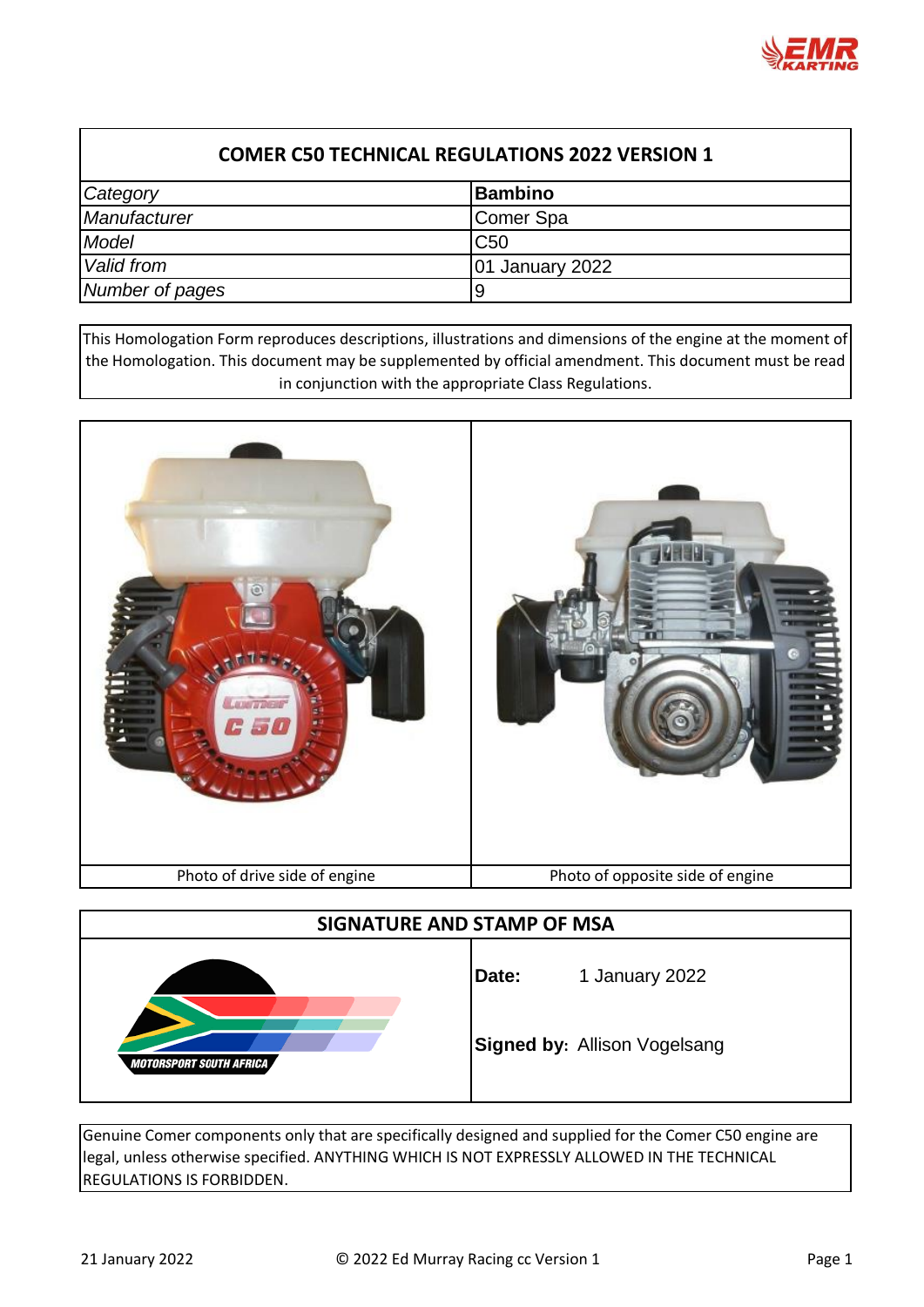



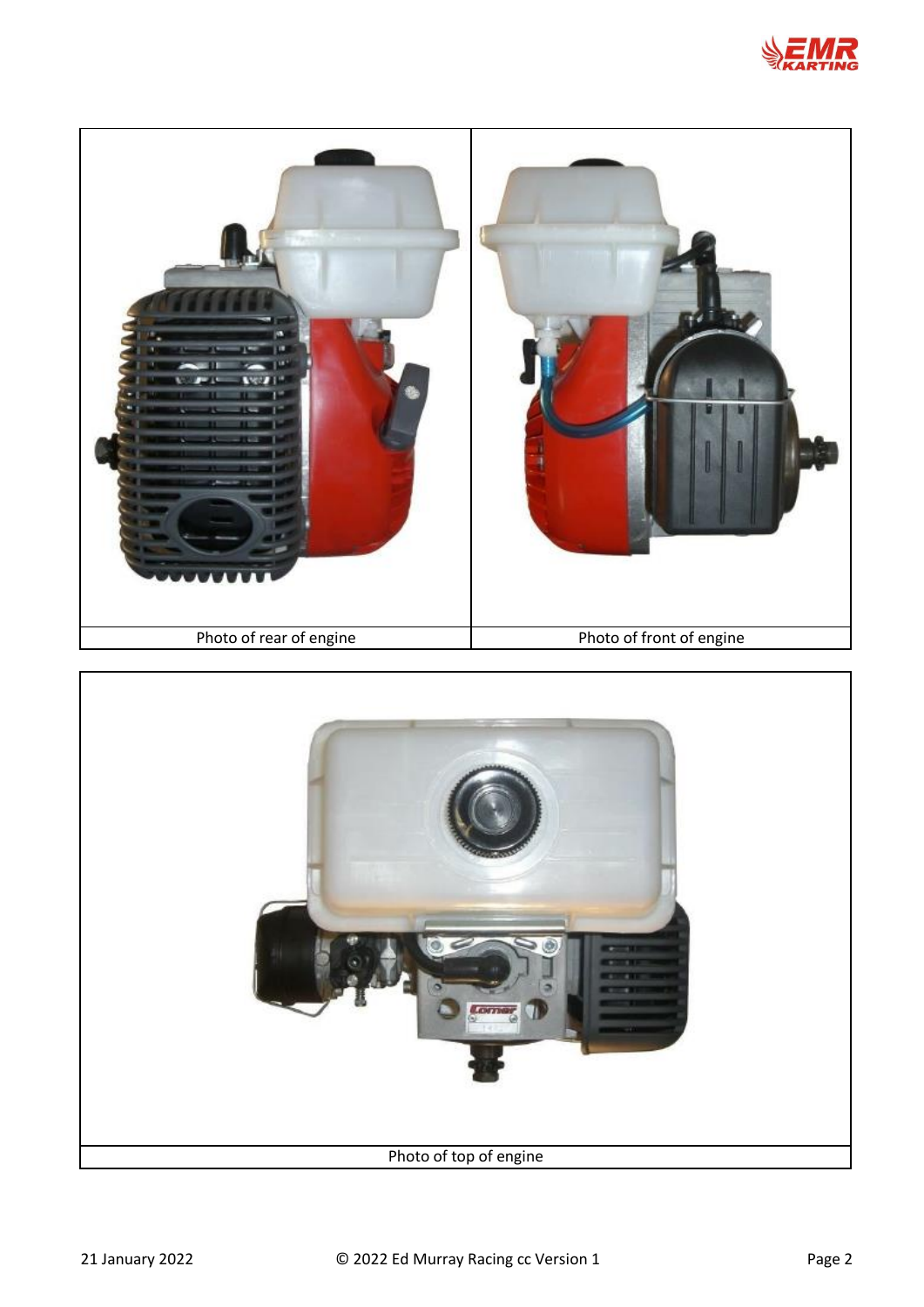

## **TECHNICAL FICHE Manufacturer:** COMER SpA Lome **Engine Type:** C50 **CAR ALANG**

## **TECHNICAL INFORMATION**

| <b>Bore</b>           | 40 mm                                                |
|-----------------------|------------------------------------------------------|
| <b>Stroke</b>         | 38 mm                                                |
| Displacement          | 48 cc                                                |
| Fuel / Oil            | 25:1 (95 Octane mixed with XPS Dye Oil)              |
| Ignition              | Electronic                                           |
| <b>Clutch</b>         | Centrifugal 3 pieces                                 |
| <b>Front Sprocket</b> | 10Z                                                  |
| <b>Rear Sprocket</b>  | 76 Z                                                 |
| <b>Carburettor</b>    | DELL'ORTO SHA - 14-12L                               |
| <b>Cylinder</b>       | Aluminium / Nicasil or chromed - Replating forbidden |
| <b>Spark Plug</b>     | CHAMPION RCJ7Y or NGK BPMR7A or BOSCH WS5F           |

**Locking devices and fixtures may be replaced with non original parts. Helicoils may be used. A metal plate maximum 3mm thick may be added to aid engine alignment. An aluminium engine mount with under clamps may also be used to afix the engine to the chassis.**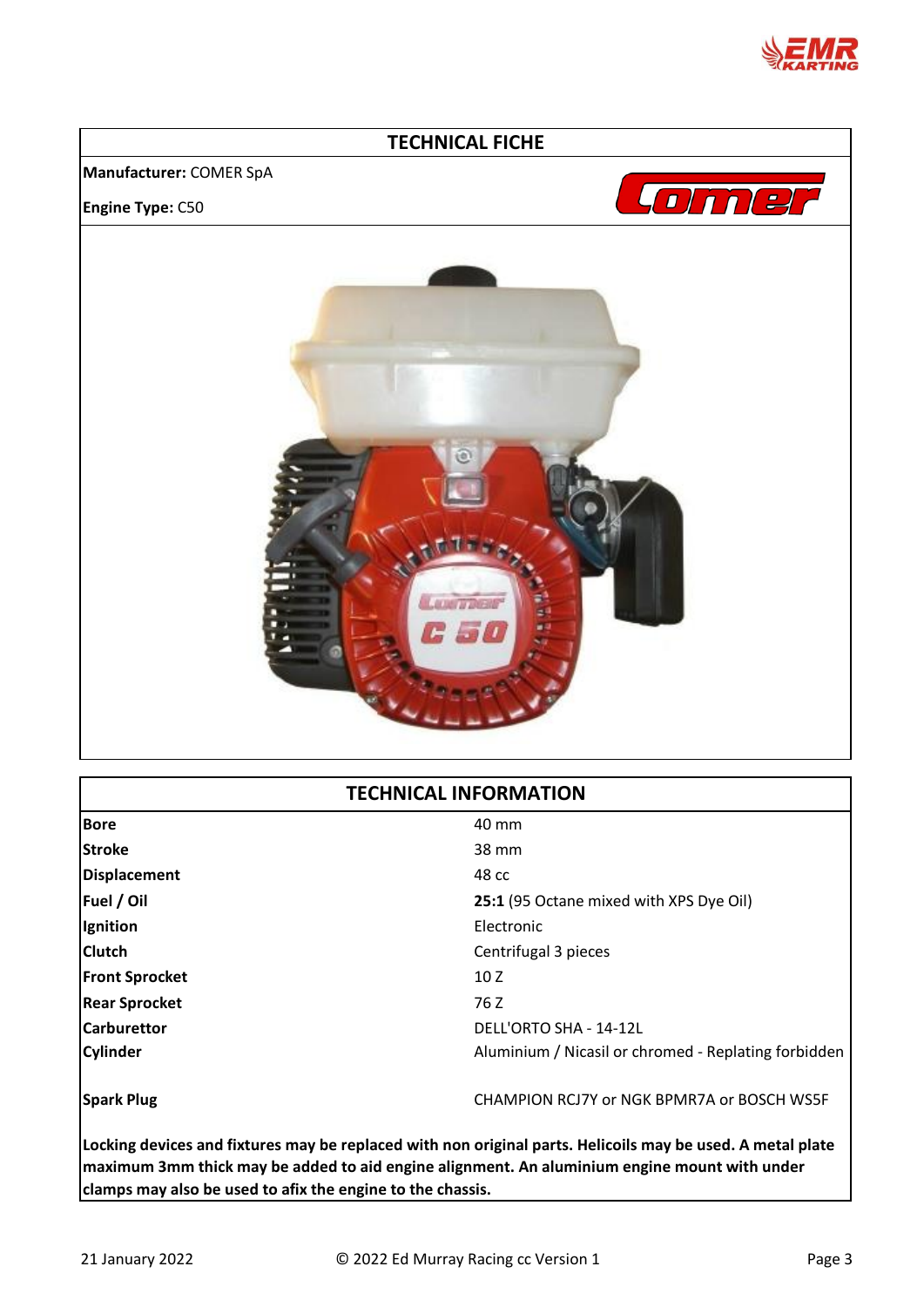

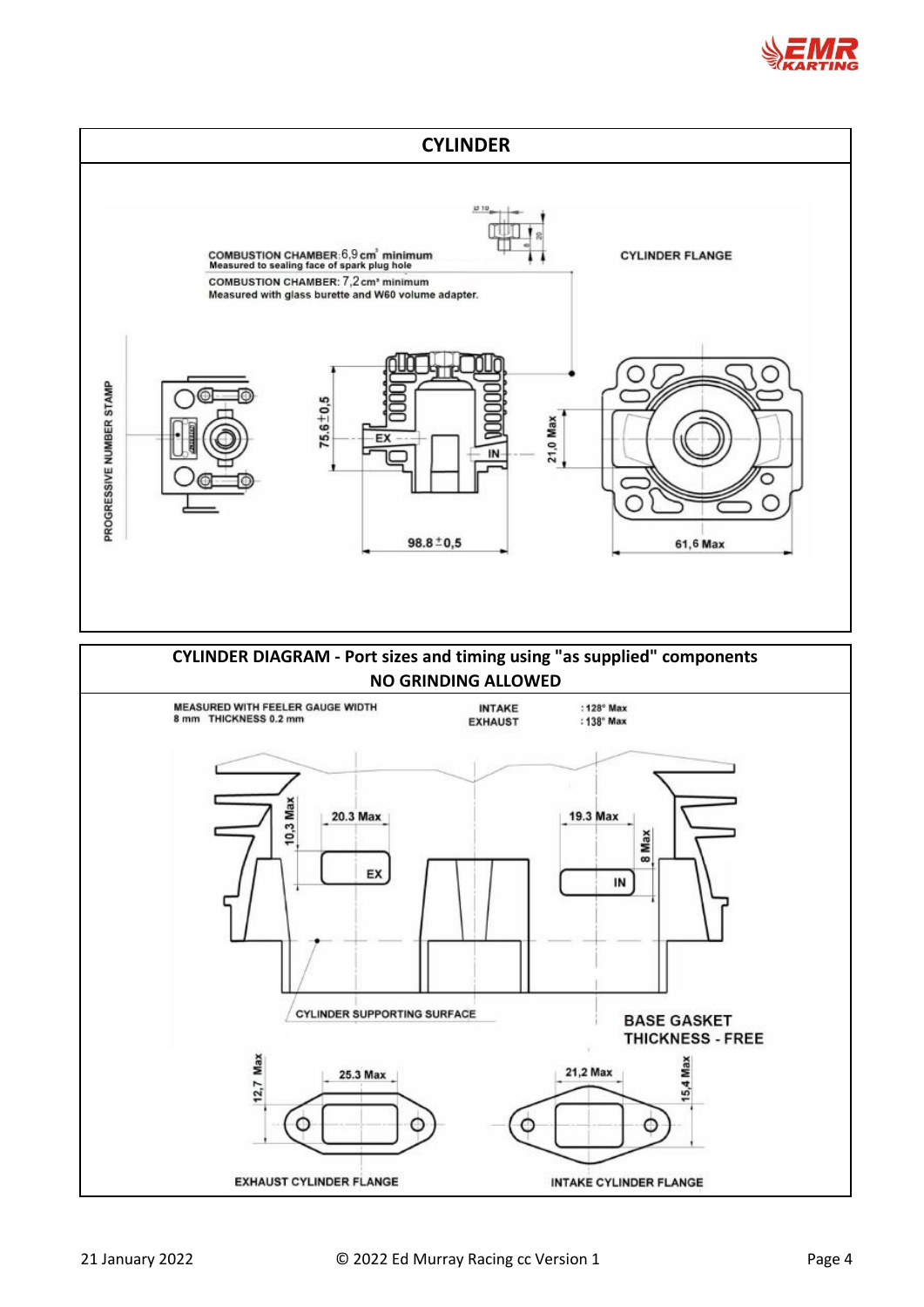



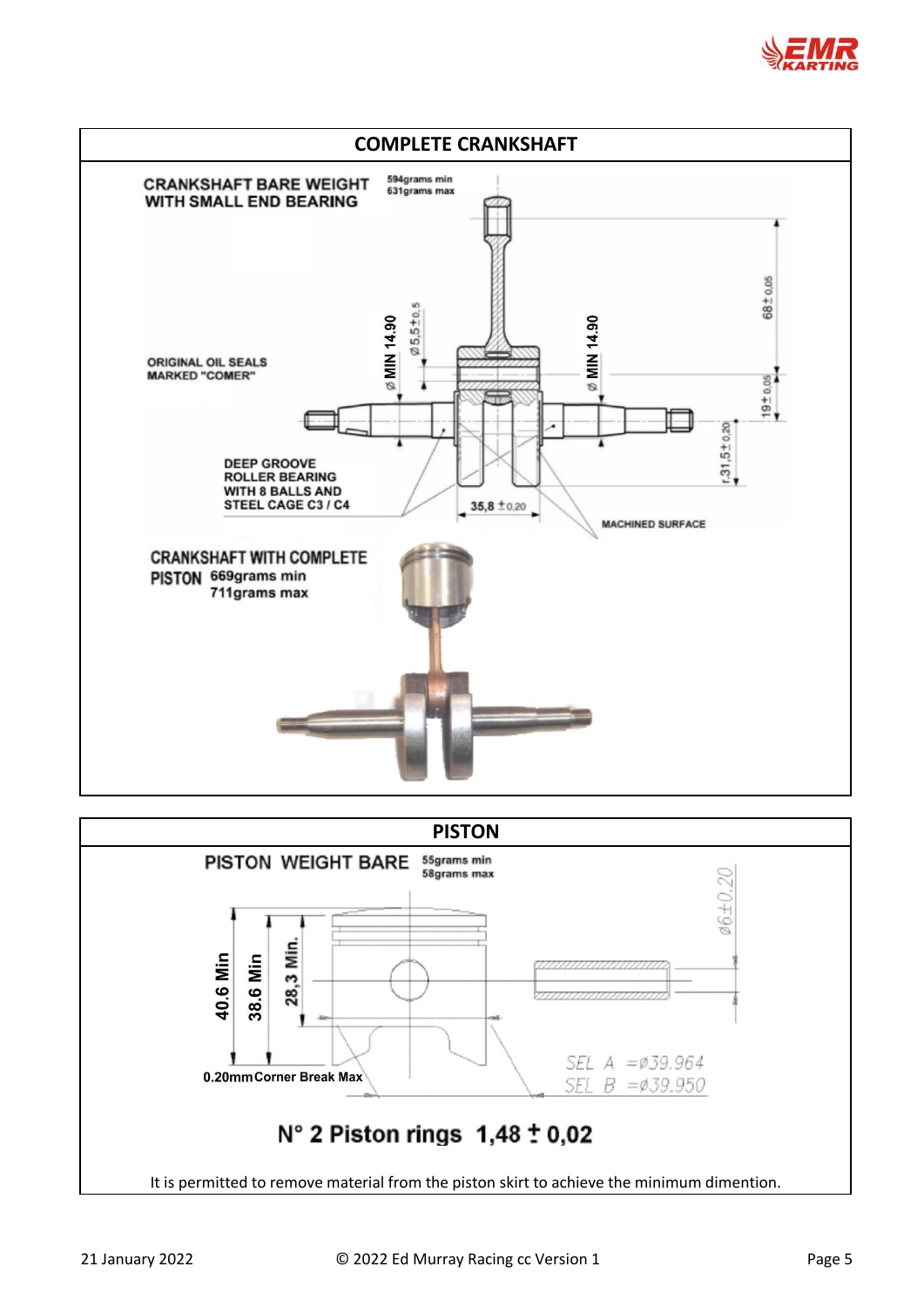

| <b>IGNITION</b>                                                                                                                               |                                                                                                                                                                                                                                                                                                                                                                                                                                                                                                                                                                                                                                                                                                                                                                                                                                                                                     |  |
|-----------------------------------------------------------------------------------------------------------------------------------------------|-------------------------------------------------------------------------------------------------------------------------------------------------------------------------------------------------------------------------------------------------------------------------------------------------------------------------------------------------------------------------------------------------------------------------------------------------------------------------------------------------------------------------------------------------------------------------------------------------------------------------------------------------------------------------------------------------------------------------------------------------------------------------------------------------------------------------------------------------------------------------------------|--|
| <b>FLYWHEEL</b>                                                                                                                               | <b>COIL</b>                                                                                                                                                                                                                                                                                                                                                                                                                                                                                                                                                                                                                                                                                                                                                                                                                                                                         |  |
| <b>FJ MODEL</b>                                                                                                                               | FJ MODEL A11 - Code FJ A11 20-07                                                                                                                                                                                                                                                                                                                                                                                                                                                                                                                                                                                                                                                                                                                                                                                                                                                    |  |
|                                                                                                                                               | $P_{11}$<br><b>I° 2 SLOTS</b><br>$7.2$ Max<br>5 Max<br>It is permitted to extend the ignition lead to<br>A maximum length of 180 mm between the coil and<br>the start of the plug cap and alternate plug cap may                                                                                                                                                                                                                                                                                                                                                                                                                                                                                                                                                                                                                                                                    |  |
|                                                                                                                                               | be used.                                                                                                                                                                                                                                                                                                                                                                                                                                                                                                                                                                                                                                                                                                                                                                                                                                                                            |  |
|                                                                                                                                               | SPARE PART CODE: C050-452-02                                                                                                                                                                                                                                                                                                                                                                                                                                                                                                                                                                                                                                                                                                                                                                                                                                                        |  |
| Code FJ 20-07                                                                                                                                 | <b>IGNITION TIMING</b>                                                                                                                                                                                                                                                                                                                                                                                                                                                                                                                                                                                                                                                                                                                                                                                                                                                              |  |
| Thickness 1.95mm min<br>12.4mm min<br>4.9mm min<br><b>Section of permitted</b><br>stepped key<br>378 min<br>Weight=<br>402 max<br>without key | It is recommended to modify the original woodruff<br>key by removing approximately 1.5mm of the<br>thickness of the section that protrudes from the<br>crankshaft. This allows the flywheel to be installed in<br>a position advanced from the original position (i.e.<br>rotated clockwise seen from the fin side relative to<br>the crankshaft). It is permited to omit the woodruff<br>key but retaining a modified key make setting the<br>timing quick and easy.<br>It is reccomended that the timing be set at 3.6mm<br>btdc using the leading edge of the trailing magnet<br>(second magnet) lined up with the left hand side of<br>the long lamination leg as reference.<br>The maximum advance allowed is 3.8mm btdc with<br>no tolerance.<br>It is reccommended that an appropriate "locktite" is<br>used on the tapered surfaces and that the nut is<br>torqued to 25Nm. |  |
| <b>SPARE PART CODE: C050-453-02</b>                                                                                                           |                                                                                                                                                                                                                                                                                                                                                                                                                                                                                                                                                                                                                                                                                                                                                                                                                                                                                     |  |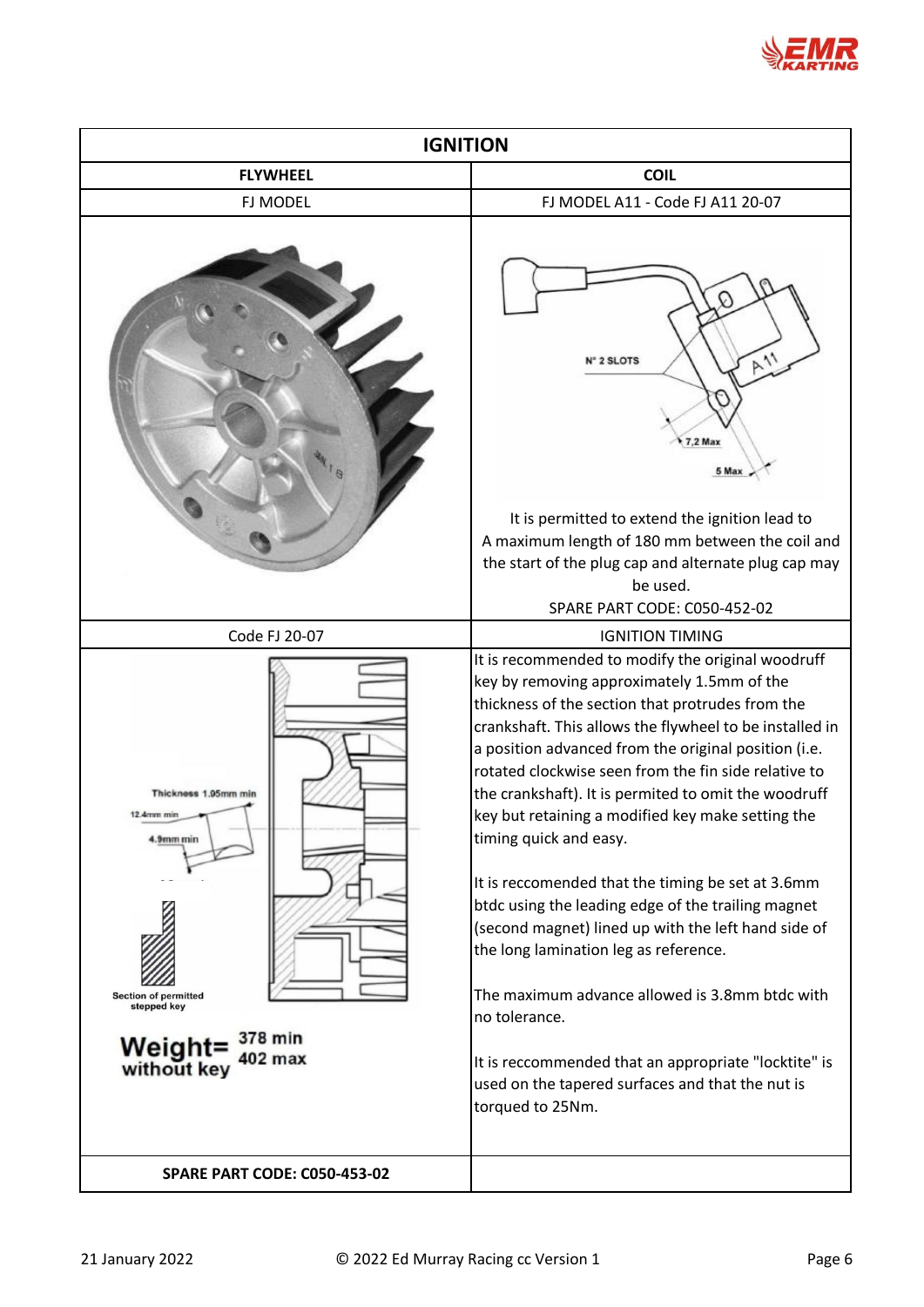



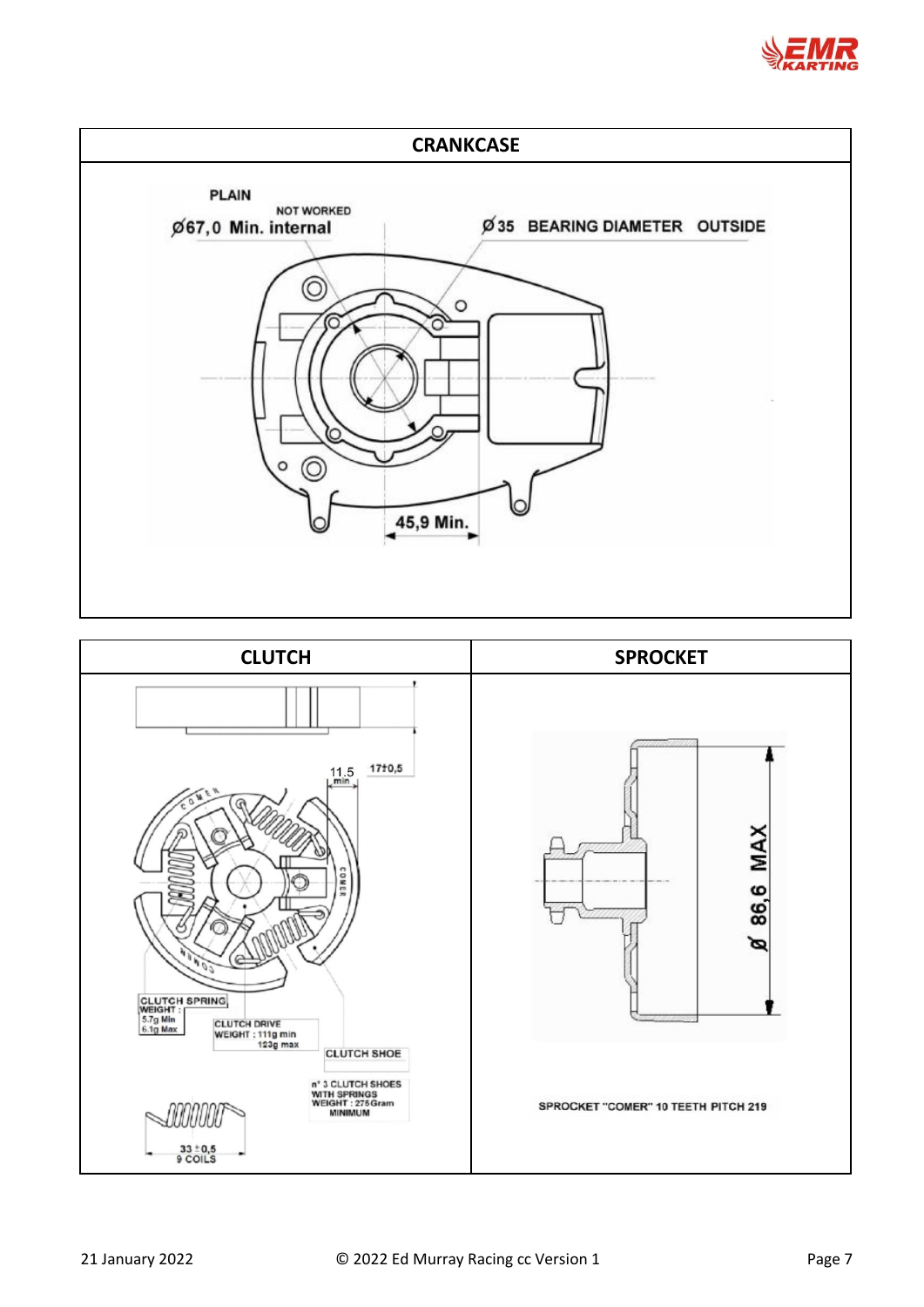